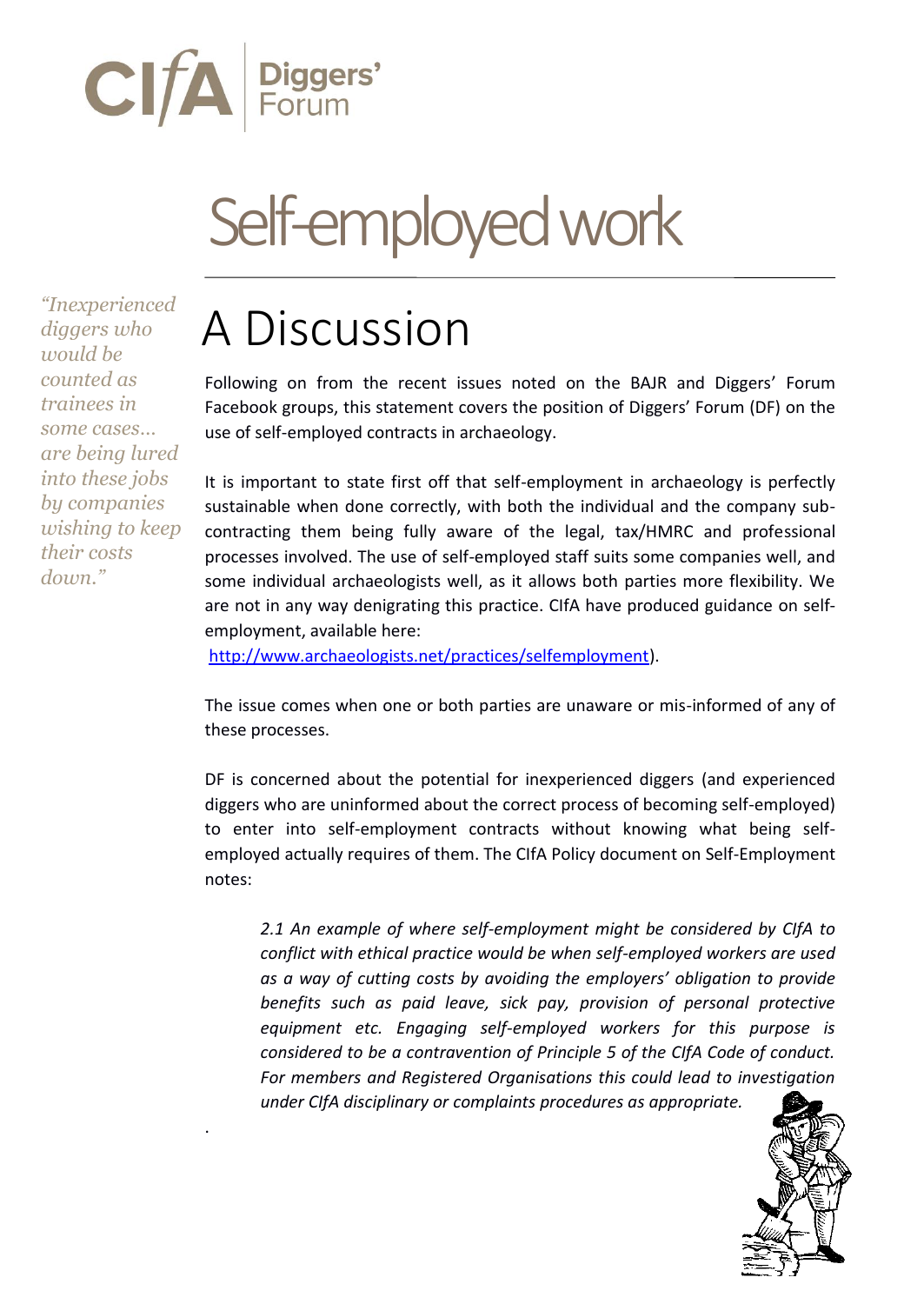

DF have been informed that some companies are advertising what appear to be contract jobs on good salaries which individuals are taking without realising that they are agreeing to go self-employed. Staff are then informed on requesting their contract that they are in fact self-employed. This creates potentially serious legal issues for both the company (who should have informed the staff prior to the beginning of any contract/sub-contracting) and for the individual who may be operating outside of HMRC tax regulations (for more info see https://www.gov.uk/working-for-yourself). This process of employment is wholly inappropriate and DF would like to encourage anyone who has experienced this to contact the committee, who will treat all reports will full confidentiality.

The issues identified by the DF Committee are:

- A lack of knowledge of the legal necessities (particularly in terms of insurance, tax and contractual agreements) of being self-employed.
- The non-consensual use of "self-employed" short term staff
- The potential problems for site staff who accidentally find themselves unregistered for tax
- The deliberate use of inexperienced, under-trained staff in selfemployed roles to cut costs

If you are unsure whether you are self-employed, you should first enquire with your company and secondly using the HMRC employment status indicator [\(https://www.gov.uk/guidance/check-employment-status-for-tax\)](https://www.gov.uk/guidance/check-employment-status-for-tax) to find out.

If you do find yourself in this position, there are several important steps to take. The first step is to contact the DF Committee [\(diggersforum@gmail.com\)](mailto:diggersforum@gmail.com) who will be able to offer advice and raise it within CIfA should you wish. We act with complete confidentiality, handling any information carefully and respectfully of your wishes. While we are only able to proceed further if the company you work for is an RO or run by a CIfA member, we would also encourage anyone working outside the RO system to contact us as all information helps. You should also contact David Connolly at BAJR (info@bajr.org) if the company or job is listed on BAJR.

The second step, if applicable, should be to contact your union and ask for legal advice on whether you have accidentally broken the law, particularly in regard to working on sites without insurance and on tax issues. Unions remain the best source of free legal advice for their members.

Archaeologists are variously represented by:

- Prospect [\(https://www.prospect.org.uk/our](https://www.prospect.org.uk/our-industries/branch/f181?_ts=1261)industries/branch/f181? ts=1261);
- Unite [\(http://www.unitetheunion.org/\)](http://www.unitetheunion.org/);
- UCU [\(https://www.ucu.org.uk/\)](https://www.ucu.org.uk/);
- and IWW [\(https://iww.org.uk/\)](https://iww.org.uk/)